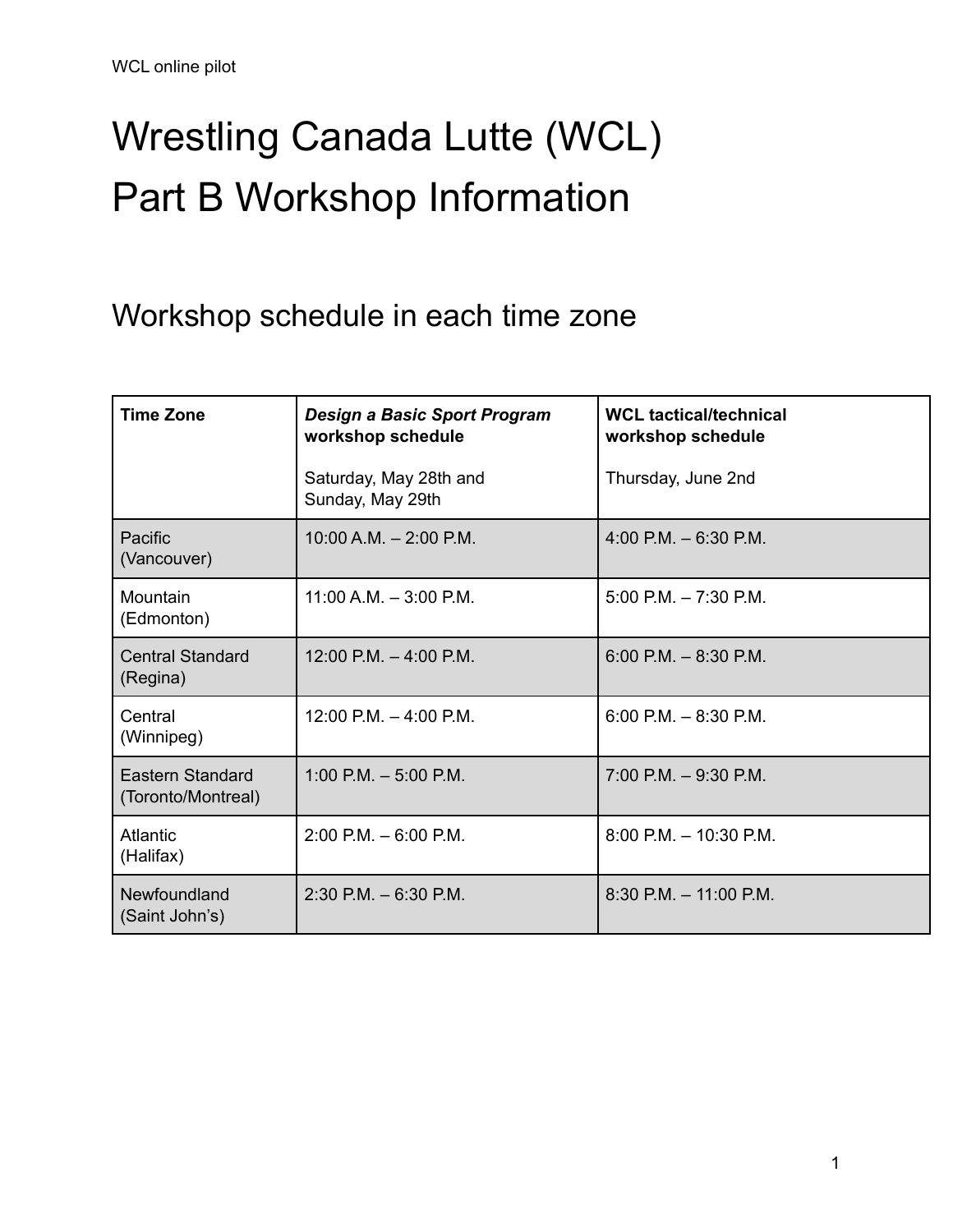## **Registration**

Use this link to register for the workshops: <https://forms.gle/AZes3m7NLPWUthfV6>

### Payment

After you register, WCL will send an electronic invoice by email for \$125 and any applicable sales taxes. You can pay the invoice using a credit card. If you need to make other arrangements, please send an email to [finance@wrestling.ca.](mailto:finance@wrestling.ca)

Pay this invoice promptly in order to confirm your participation in the workshops.

#### Connection Information (links, add to calendar)

Click on the Links below to get the Zoom link and add it to your calendar:

- 1. For *Design a Basic Sport Program*: [https://us06web.zoom.us/meeting/register/tZ0kdumprjsqHNyCT1SpEpfWK2Bj7VGoHTw](https://us06web.zoom.us/meeting/register/tZ0kdumprjsqHNyCT1SpEpfWK2Bj7VGoHTwN) [N](https://us06web.zoom.us/meeting/register/tZ0kdumprjsqHNyCT1SpEpfWK2Bj7VGoHTwN)
- 2. For *Tactical and Technical Part B*: [https://us06web.zoom.us/meeting/register/tZIldOmtqjIoHNGTuOjdiW\\_kpdpiEIpe75xj](https://us06web.zoom.us/meeting/register/tZIldOmtqjIoHNGTuOjdiW_kpdpiEIpe75xj)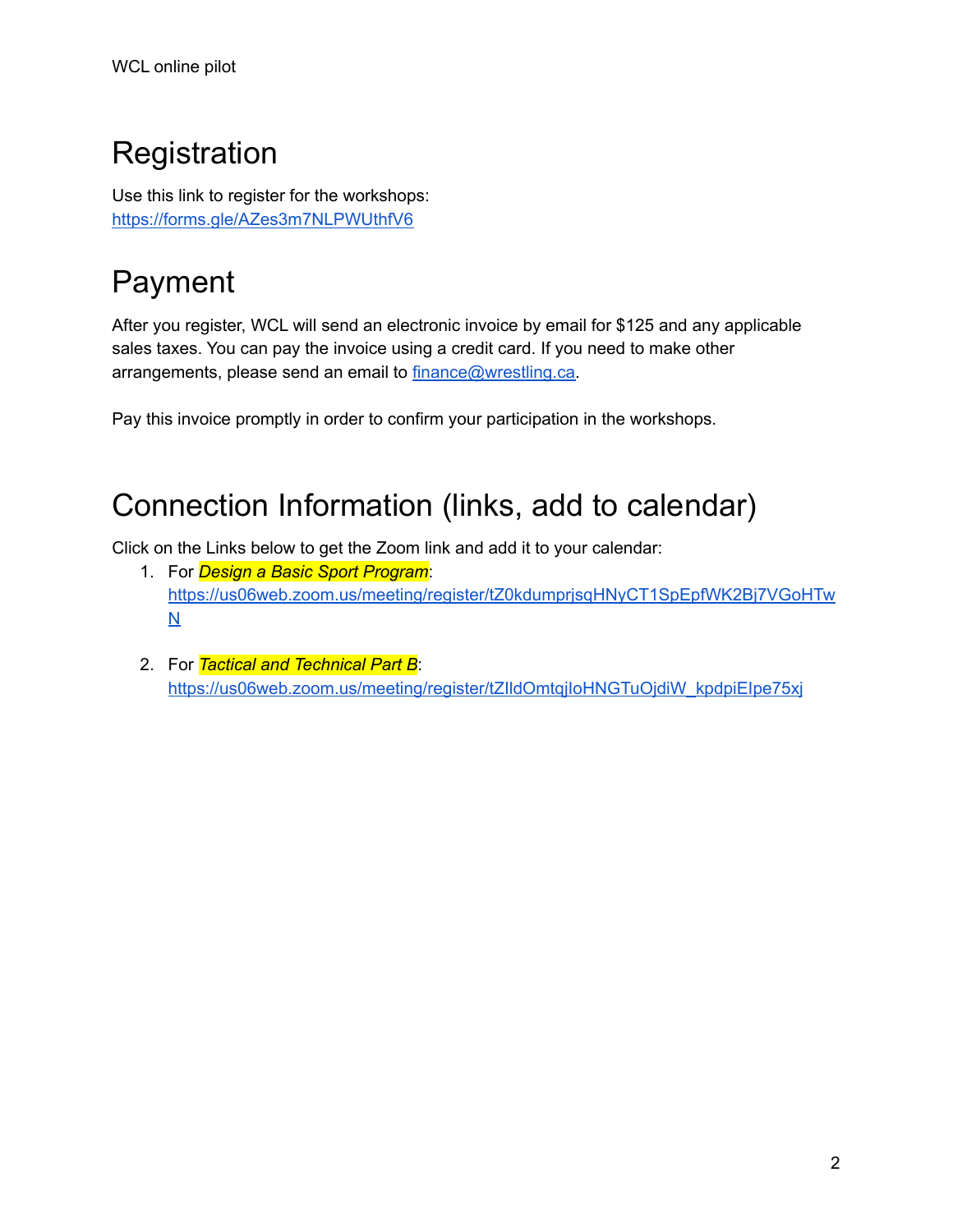### Workshop Notes

The following will help make your workshop experience smoother. Later on in this document you will find the workshop schedules and the connection information for each day.

- 3. Use a desktop computer, laptop, or tablet to connect to the online sessions. **Do not use a mobile phone.**
- 4. Use the Zoom links on the next page to ensure that you are familiar with the software.
- 5. Connect 10-15 minutes early to give yourself time to verify that everything is in order and that your sound and video are working properly;
- 6. Ensure that you received all workshop materials, see the note further down in this letter for more details;
- 7. Use earbuds or headphones;
- 8. Have a phone and charger available in case you cannot connect to the Zoom audio channel with your computer's microphone and speakers;
- 9. This is an interactive workshop, and as such we expect all participants to have their cameras on;
- 10. If others are streaming video or gaming, that may affect your Zoom experience, depending on the bandwidth included in your internet plan; and
- 11. If you are using a VPN, that may also affect your Zoom experience, depending on the bandwidth included in your internet plan.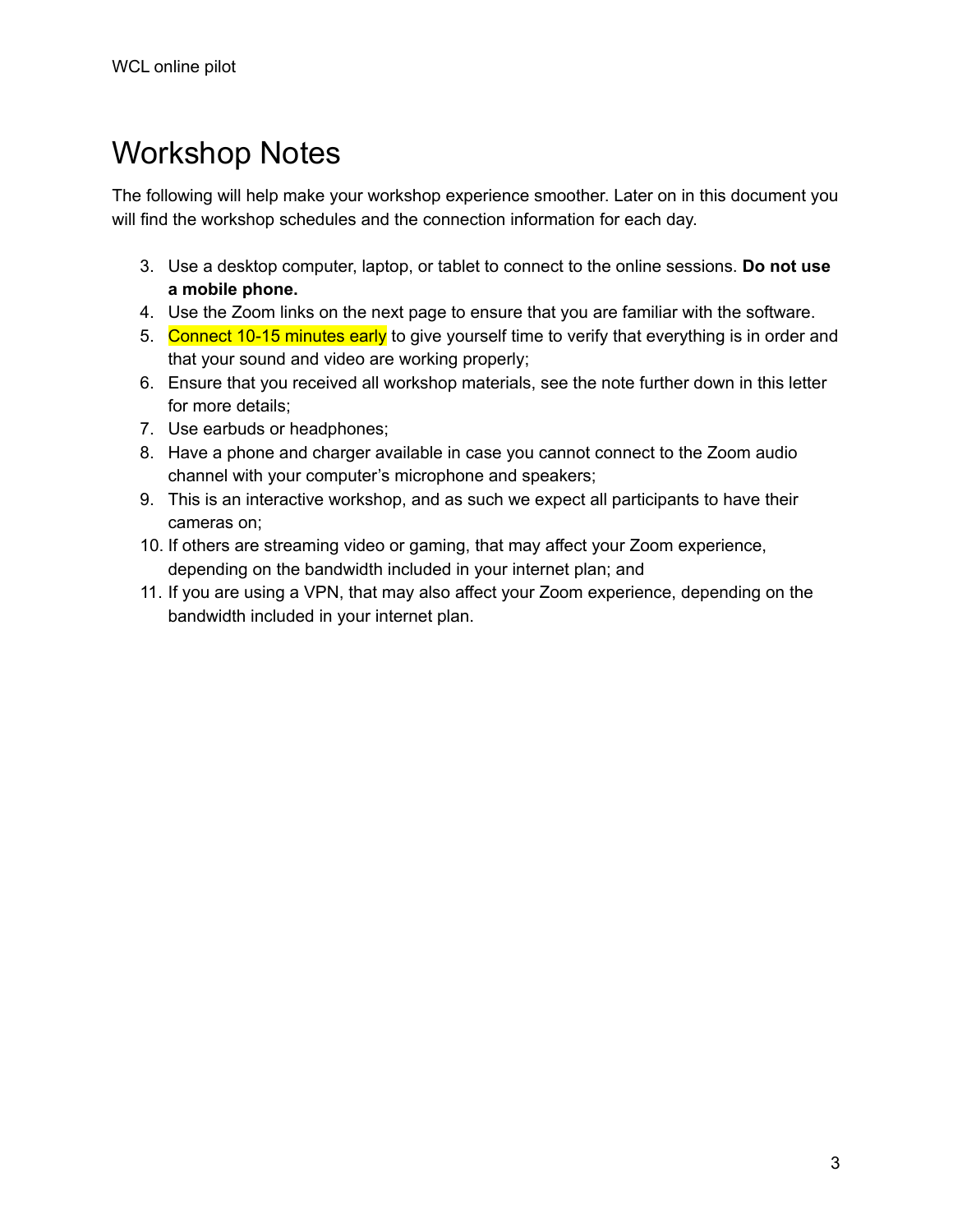## Using Zoom

We have included some quick and easy articles from Zoom on how to connect to a meeting as a participant below. Please review them prior to the training session.

- 12. Zoom provides a Test Meeting room that you can use to get familiar with the software: <https://support.zoom.us/hc/en-us/articles/115002262083-Joining-a-Test-Meeting>
- 13. Learn more about joining a Zoom meeting here: <https://support.zoom.us/hc/en-us/articles/201362193>
- 14. Learn more about testing your built-in computer or mobile device audio: [https://support.zoom.us/hc/en-us/articles/201362283-How-Do-I-Join-or-Test-My-Comput](https://support.zoom.us/hc/en-us/articles/201362283-How-Do-I-Join-or-Test-My-Computer-Audio-) [er-Audio-](https://support.zoom.us/hc/en-us/articles/201362283-How-Do-I-Join-or-Test-My-Computer-Audio-)
- 15. Learn more about joining by phone: <https://support.zoom.us/hc/en-us/articles/201362663-Joining-a-meeting-by-phone>
- 16. Learn more about using your mobile device with Zoom: <https://support.zoom.us/hc/en-us/sections/200305413-Mobile>
- 17. Sharing your screen in Zoom: <https://support.zoom.us/hc/en-us/articles/201362153-Sharing-your-screen>